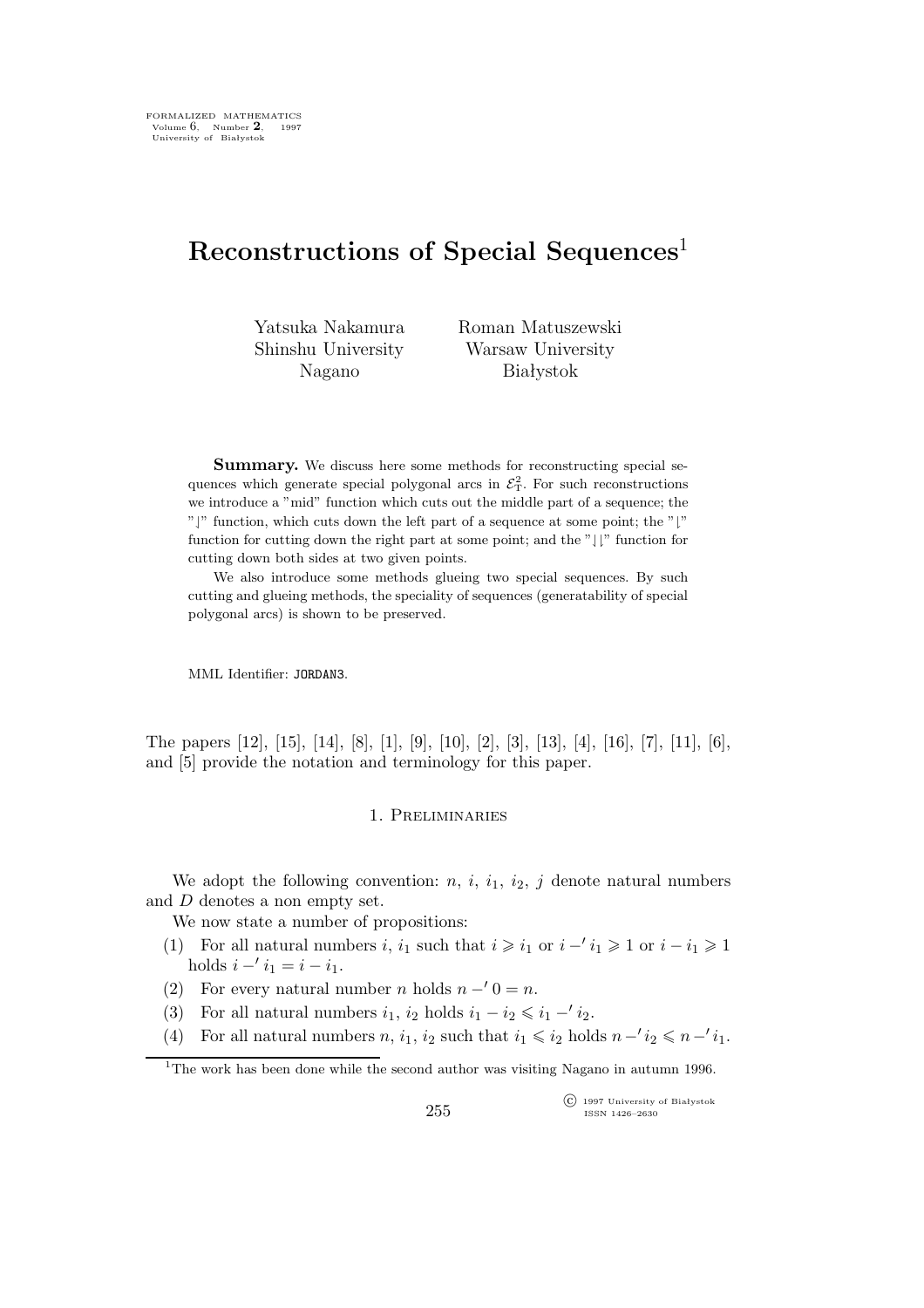- (5) For all  $n, i_1, i_2$  such that  $i_1 \leq i_2$  holds  $i_1 'n \leq i_2 'n$ .
- (6) For all natural numbers *i*,  $i_1$  such that  $i \geq i_1$  or  $i 'i_1 \geq 1$  or  $i i_1 \geq 1$ holds  $i - 'i_1 + i_1 = i$ .
- (7) For all natural numbers  $i_1$ ,  $i_2$  such that  $i_1 \leq i_2$  holds  $i_1 1 \leq i_2$ .
- (8) For every i holds i *−′* 2 = i *−′* 1 *−′* 1.
- (9) For all  $i_1$ ,  $i_2$  such that  $i_1 + 1 \leq i_2$  holds  $i_1 < i_2$  and  $i_1 1 < i_2$  and  $i_1$  −′ 2 <  $i_2$  and  $i_1$  ≤  $i_2$ .
- (10) Let given  $i_1, i_2$ . Suppose  $i_1 + 2 \leq i_2$  or  $i_1 + 1 + 1 \leq i_2$ . Then  $i_1 + 1 < i_2$ and  $(i_1+1)-1 \le i_2$  and  $(i_1+1)-2 \le i_2$  and  $i_1+1 \le i_2$  and  $i_1-1+1 \le i_2$ and  $(i_1 - '1 + 1) - '1 < i_2$  and  $i_1 < i_2$  and  $i_1 - '1 < i_2$  and  $i_1 - '2 < i_2$  and  $i_1 \leq i_2$ .
- (11) For all  $i_1$ ,  $i_2$  such that  $i_1 \leq i_2$  or  $i_1 \leq i_2 1$  holds  $i_1 \leq i_2 + 1$  and  $i_1 \leq i_2 + 1$  and  $i_1 < i_2 + 1 + 1$  and  $i_1 \leq i_2 + 1 + 1$  and  $i_1 < i_2 + 2$  and  $i_1 \leq i_2 + 2.$
- (12) For all  $i_1, i_2$  such that  $i_1 < i_2$  or  $i_1 + 1 \leq i_2$  holds  $i_1 \leq i_2 1$ .
- (13) For all  $i, i_1, i_2$  such that  $i \geq i_1$  holds  $i \geq i_1 i_2$ .
- (14) For all  $i, i_1$  such that  $1 \leq i$  and  $1 \leq i_1 i$  holds  $i_1 i < i_1$ .
- (15) For all finite sequences p, q and for every i such that len  $p < i$  but  $i \leqslant \text{len } p + \text{len } q \text{ or } i \leqslant \text{len}(p \cap q) \text{ holds } (p \cap q)(i) = q(i - \text{len } p).$
- (16) Let x be arbitrary and f be a finite sequence of elements of  $D$ . Then  $\text{len}(f \hat{\;} \langle x \rangle) = \text{len } f + 1$  and  $\text{len}(\langle x \rangle \hat{\;} f) = \text{len } f + 1$  and  $(f \hat{\;} \langle x \rangle)(\text{len } f + 1) =$ x and  $(\langle x \rangle \cap f)(1) = x$ .
- (17) Let x be arbitrary and f be a finite sequence of elements of  $D$ . Suppose  $1 \le \text{len } f$ . Then  $(f \cap \langle x \rangle)(1) = f(1)$  and  $(f \cap \langle x \rangle)(1) = \pi_1 f$  and  $(\langle x \rangle \cap$  $f)(\operatorname{len} f + 1) = f(\operatorname{len} f)$  and  $(\langle x \rangle \cap f)(\operatorname{len} f + 1) = \pi_{\operatorname{len} f} f$ .
- (18) For every finite sequence f of elements of D such that len  $f = 1$  holds  $\text{Rev}(f) = f.$
- (19) For every finite sequence  $f$  of elements of  $D$  and for every natural number k holds len( $f_{\downarrow k}$ ) = len  $f - k$ .
- (20) Let f be a finite sequence of elements of D and k be a natural number. If  $1 \leq k$  and  $k \leq n$  and  $n \leq \text{len } f$ , then  $(f \upharpoonright n)(k) = f(k)$ .
- (21) For every finite sequence f of elements of D and for all natural numbers  $l_1, l_2 \text{ holds } f_{\vert l_1 \vert} \vert l_2 - l_1 = (f \vert l_2)_{\vert l_1}.$

#### 2. Middle Function for Finite Sequences

Let us consider D, let f be a finite sequence of elements of D, and let  $k_1$ ,  $k_2$  be natural numbers. The functor mid $(f, k_1, k_2)$  yields a finite sequence of elements of  $D$  and is defined by:

(Def. 1)(i) 
$$
\begin{array}{ll}\n\text{(Def. 1)(i)} & \text{mid}(f, k_1, k_2) = f_{|k_1 - 1|}(k_2 - k_1 + 1) & \text{if } k_1 \leq k_2, \\
\text{(ii)} & \text{mid}(f, k_1, k_2) = \text{Rev}(f_{|k_2 - 1|}(k_1 - k_2 + 1)), \text{ otherwise.}\n\end{array}
$$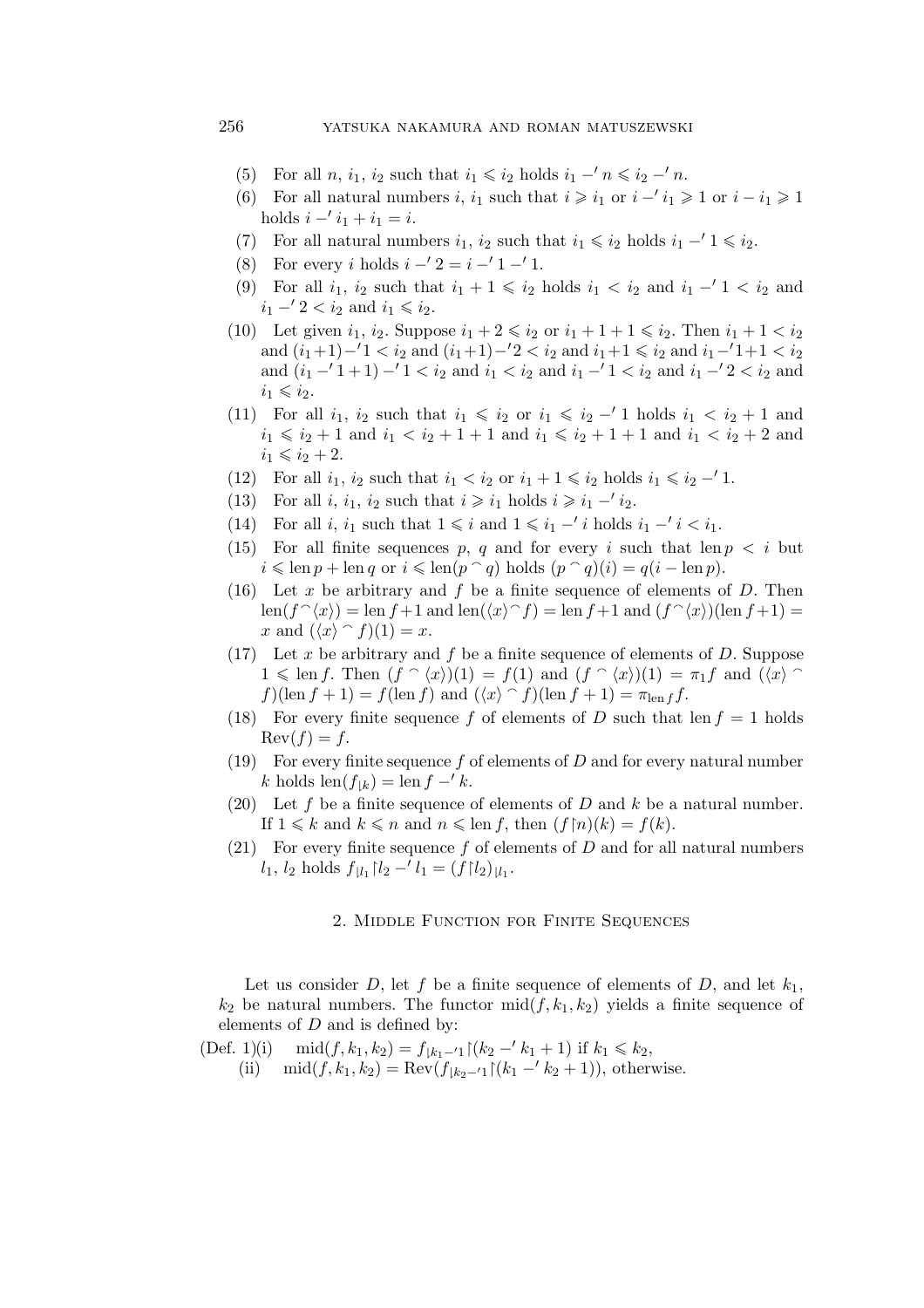The following propositions are true:

- (22) Let f be a finite sequence of elements of D and  $k_1$ ,  $k_2$  be natural numbers. If  $1 \le k_1$  and  $k_1 \le \text{len } f$  and  $1 \le k_2$  and  $k_2 \le \text{len } f$ , then  $\text{Rev}(\text{mid}(f, k_1, k_2)) = \text{mid}(\text{Rev}(f), \text{len } f - k_2 + 1, \text{len } f - k_1 + 1).$
- (23) Let n, m be natural numbers and f be a finite sequence of elements of D. If  $1 \leq m$  and  $m + n \leq \text{len } f$ , then  $f_{n}(m) = f(m+n)$  and  $f_{n}(m) =$  $f(n+m)$ .
- (24) Let i be a natural number and f be a finite sequence of elements of  $D$ . If  $1 \leq i$  and  $i \leq \text{len } f$ , then  $(\text{Rev}(f))(i) = f((\text{len } f - i) + 1)$ .
- (25) For every finite sequence f of elements of  $D$  and for every natural number k such that  $1 \leq k$  holds mid $(f, 1, k) = f[k]$ .
- (26) For every finite sequence f of elements of D and for every natural number k such that  $k \leq \text{len } f$  holds mid $(f, k, \text{len } f) = f_{\lfloor k - r \rfloor}$ .
- (27) Let f be a finite sequence of elements of D and  $k_1, k_2$  be natural numbers. Suppose  $1 \leq k_1$  and  $k_1 \leq \text{len } f$  and  $1 \leq k_2$  and  $k_2 \leq \text{len } f$ . Then
	- (i)  $(\text{mid}(f, k_1, k_2))(1) = f(k_1),$
- (ii) if  $k_1 \leq k_2$ , then len mid $(f, k_1, k_2) = k_2 k_1 + 1$  and for every natural number i such that  $1 \leq i$  and  $i \leq \text{len mid}(f, k_1, k_2)$  holds  $(\text{mid}(f, k_1, k_2))(i) = f((i + k_1) - 1)$ , and
- (iii) if  $k_1 > k_2$ , then len mid $(f, k_1, k_2) = k_1 k_2 + 1$  and for every natural number i such that  $1 \leq i$  and  $i \leq \text{len mid}(f, k_1, k_2)$  holds  $(\text{mid}(f, k_1, k_2))(i) = f(k_1 - 'i + 1).$
- (28) For every finite sequence  $f$  of elements of  $D$  and for all natural numbers  $k_1, k_2$  such that  $1 \leq \text{len } f$  holds rng mid $(f, k_1, k_2) \subseteq \text{rng } f$ .
- (29) For every finite sequence f of elements of D such that  $1 \leq \text{len } f$  holds  $mid(f, 1, len f) = f.$
- (30) For every finite sequence f of elements of D such that  $1 \leq \text{len } f$  holds  $mid(f, len f, 1) = Rev(f).$
- (31) Let f be a finite sequence of elements of D and  $k_1$ ,  $k_2$ , i be natural numbers. Suppose  $1 \leq k_1$  and  $k_1 \leq k_2$  and  $k_2 \leq \text{len } f$  and  $1 \leq i$ and  $i \leq k_2 - k_1 + 1$  or  $i \leq (k_2 - k_1) + 1$  or  $i \leq (k_2 + 1) - k_1$ . Then  $(\text{mid}(f, k_1, k_2))(i) = f((i+k_1) - 1)$  and  $(\text{mid}(f, k_1, k_2))(i) = f((i-1+k_1))$ and  $(\text{mid}(f, k_1, k_2))(i) = f((i + k_1) - 1)$  and  $(\text{mid}(f, k_1, k_2))(i) = f((i 1) + k_1$ .
- (32) Let f be a finite sequence of elements of D and k, i be natural numbers. If  $1 \leq i$  and  $i \leq k$  and  $k \leq \text{len } f$ , then  $(\text{mid}(f, 1, k))(i) = f(i)$ .
- (33) Let f be a finite sequence of elements of D and  $k_1, k_2$  be natural numbers. If  $1 \leq k_1$  and  $k_1 \leq k_2$  and  $k_2 \leq \text{len } f$ , then len mid $(f, k_1, k_2) \leq \text{len } f$ .
- (34) For every finite sequence f of elements of  $\mathcal{E}_{\rm T}^n$  such that  $2 \leqslant \text{len } f$  holds  $f(1) \in \widetilde{\mathcal{L}}(f)$  and  $\pi_1 f \in \widetilde{\mathcal{L}}(f)$  and  $f(\operatorname{len} f) \in \widetilde{\mathcal{L}}(f)$  and  $\pi_{\operatorname{len} f} f \in \widetilde{\mathcal{L}}(f)$ .
- (35) For every finite sequence f of elements of  $\mathcal{E}_{\textrm{T}}^n$  and for every natural number *i* holds  $\mathcal{L}(f, i) \subseteq \widetilde{\mathcal{L}}(f)$ .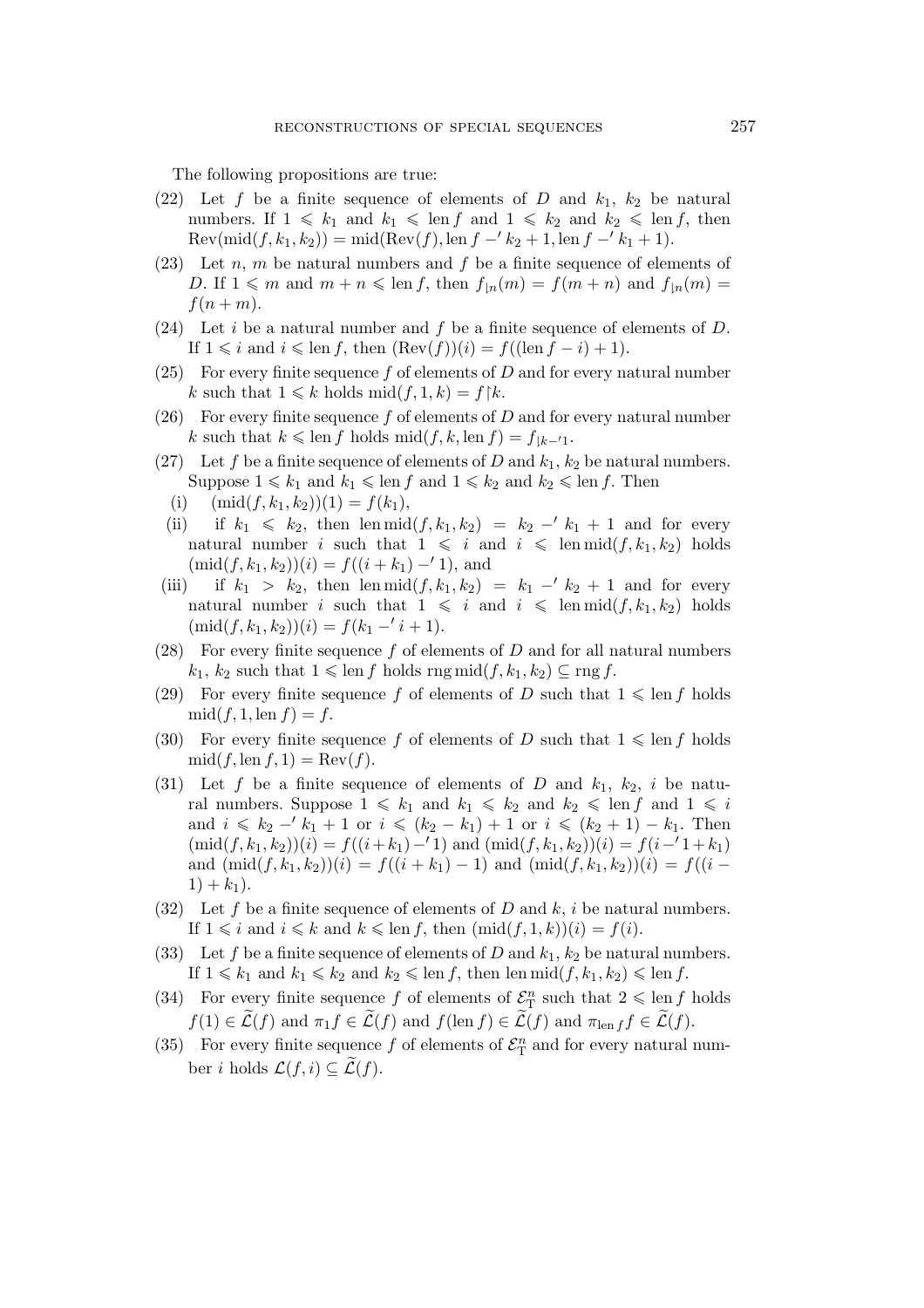### 258 yatsuka nakamura and roman matuszewski

- (36) For every finite sequence f of elements of  $\mathcal{E}_{\rm T}^n$  such that len  $f \geq 2$  holds  $f(1) \in \widetilde{\mathcal{L}}(f)$  and  $\pi_1 f \in \widetilde{\mathcal{L}}(f)$  and  $f(\operatorname{len} f) \in \widetilde{\mathcal{L}}(f)$  and  $\pi_{\operatorname{len} f} f \in \widetilde{\mathcal{L}}(f)$ .
- (37) For all points  $p_1, p_2, q_1, q_2$  of  $\mathcal{E}_{\rm T}^2$  such that  $(p_1)_{\mathbf{1}} = (p_2)_{\mathbf{1}}$  or  $(p_1)_{\mathbf{2}} = (p_2)_{\mathbf{2}}$ but  $q_1 \in \mathcal{L}(p_1, p_2)$  but  $q_2 \in \mathcal{L}(p_1, p_2)$  holds  $(q_1)_{\mathbf{1}} = (q_2)_{\mathbf{1}}$  or  $(q_1)_{\mathbf{2}} = (q_2)_{\mathbf{2}}$ .
- (38) For all points  $p_1, p_2, q_1, q_2$  of  $\mathcal{E}_{\rm T}^2$  such that  $(p_1)_{\mathbf{1}} = (p_2)_{\mathbf{1}}$  or  $(p_1)_{\mathbf{2}} = (p_2)_{\mathbf{2}}$ but  $\mathcal{L}(q_1, q_2) \subseteq \mathcal{L}(p_1, p_2)$  holds  $(q_1)_{\mathbf{1}} = (q_2)_{\mathbf{1}}$  or  $(q_1)_{\mathbf{2}} = (q_2)_{\mathbf{2}}$ .
- (39) Let f be a finite sequence of elements of  $\mathcal{E}_{\rm T}^2$  and n be a natural number. If  $2 \leq n$  and f is a special sequence, then  $f \rceil n$  is a special sequence.
- (40) Let f be a finite sequence of elements of  $\mathcal{E}_{\Gamma}^2$  and n be a natural number. Suppose  $n \leq \text{len } f$  and  $2 \leq \text{len } f - f$  and f is a special sequence. Then  $f_{\parallel n}$  is a special sequence.
- (41) Let f be a finite sequence of elements of  $\mathcal{E}_{\rm T}^2$  and  $k_1, k_2$  be natural numbers. Suppose f is a special sequence and  $1 \le k_1$  and  $k_1 \le \text{len } f$  and  $1 \le k_2$ and  $k_2 \leq \text{len } f$  and  $k_1 \neq k_2$ . Then mid $(f, k_1, k_2)$  is a special sequence.

## 3. A CONCEPT OF INDEX FOR FINITE SEQUENCES IN  $\mathcal{E}_{\textrm{T}}^2$

Let f be a finite sequence of elements of  $\mathcal{E}_{\rm T}^2$  and let p be a point of  $\mathcal{E}_{\rm T}^2$ . Let us assume that  $f$  is a special sequence and there exists a natural number  $i$  such that  $1 \leq i$  and  $i + 1 \leq \text{len } f$  and  $p \in \mathcal{L}(f, i)$ . The functor Index $(p, f)$  yielding a natural number is defined as follows:

- (Def. 2)  $1 \leq \text{Index}(p, f)$  and  $\text{Index}(p, f) + 1 \leq \text{len } f$  and  $p \in \mathcal{L}(f, \text{Index}(p, f))$ and  $p \neq f(\text{Index}(p, f) + 1)$  or  $\text{Index}(p, f) = \text{len } f$  and  $p = f(\text{len } f)$ . One can prove the following propositions:
	- (42) Let f be a finite sequence of elements of  $\mathcal{E}_{\rm T}^2$  and p be a point of  $\mathcal{E}_{\rm T}^2$ . Suppose f is a special sequence and  $p \in \widetilde{\mathcal{L}}(f)$ . Then  $1 \leq \text{Index}(p, f)$  and Index $(p, f)+1 \leq \text{len } f$  and  $p \in \mathcal{L}(f, \text{Index}(p, f))$  and  $p \neq f(\text{Index}(p, f)+1)$ or Index $(p, f) = \text{len } f$  and  $p = f(\text{len } f)$ .
	- (43) Let f be a finite sequence of elements of  $\mathcal{E}_{\rm T}^2$  and p be a point of  $\mathcal{E}_{\rm T}^2$ . Suppose  $f$  is a special sequence and there exists a natural number  $i$  such that  $1 \leq i$  and  $i + 1 \leq \text{len } f$  and  $p \in \mathcal{L}(f, i)$ . Then  $1 \leq \text{Index}(p, f)$  and  $\text{Index}(p, f) \leqslant \text{len } f.$
	- (44) Let f be a finite sequence of elements of  $\mathcal{E}_{\rm T}^2$  and p be a point of  $\mathcal{E}_{\rm T}^2$ . Suppose  $f$  is a special sequence and there exists a natural number  $i$  such that  $1 \leq i$  and  $i + 1 \leq \text{len } f$  and  $p \in \mathcal{L}(f, i)$  and  $p \neq f(\text{len } f)$ . Then  $\text{Index}(p, f) < \text{len } f.$
	- (45) Let f be a finite sequence of elements of  $\mathcal{E}_{\rm T}^2$ , p be a point of  $\mathcal{E}_{\rm T}^2$ , and given  $i_1$ . Suppose that
		- (i)  $f$  is a special sequence,
		- (ii) there exists a natural number i such that  $1 \leq i$  and  $i + 1 \leq \text{len } f$  and  $p \in \mathcal{L}(f, i)$ , and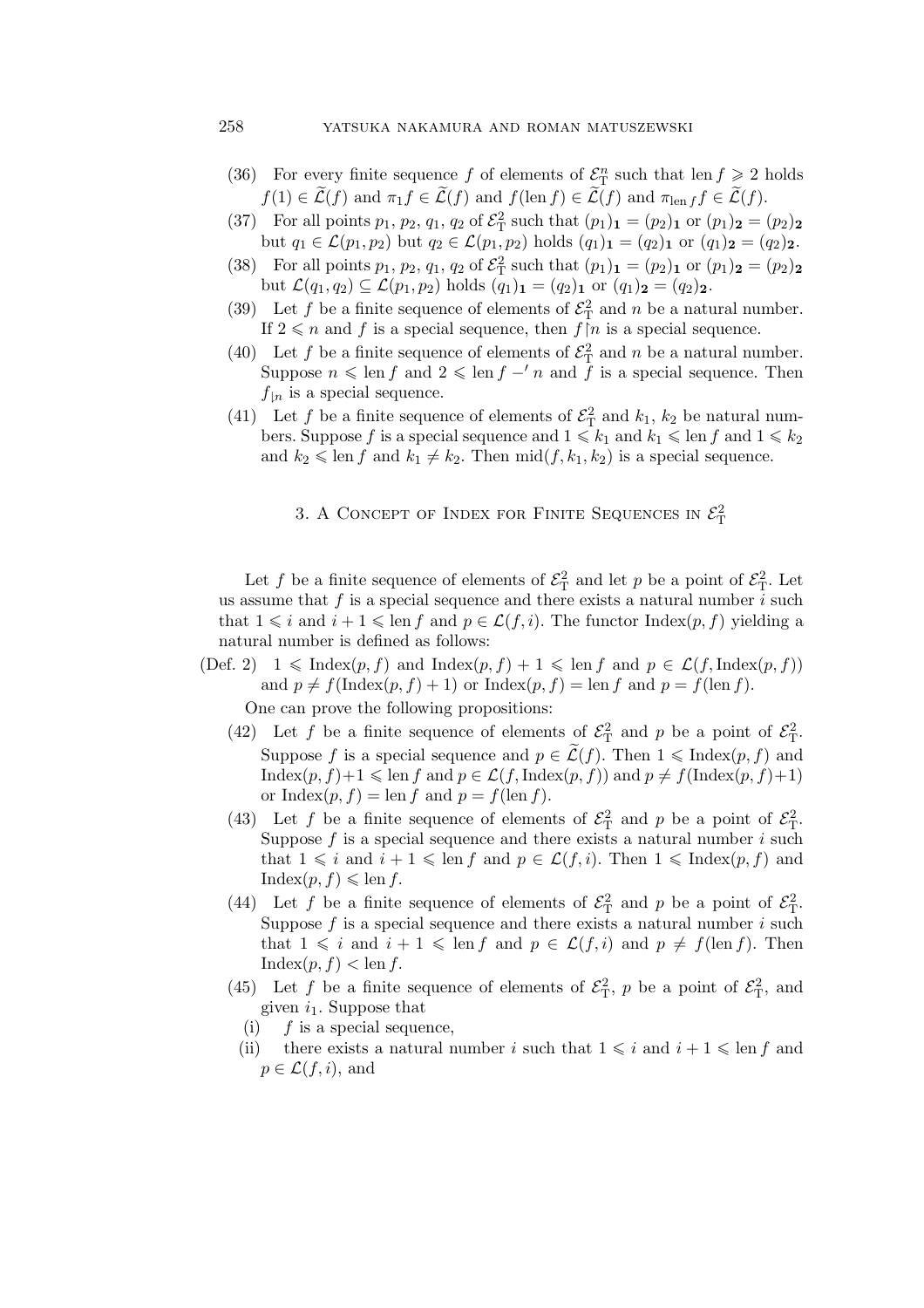- (iii)  $1 \leq i_1$  and  $i_1 + 1 \leq \text{len } f$  and  $p \in \mathcal{L}(f, i_1)$  and  $p \neq f(i_1 + 1)$  or  $i_1 = \text{len } f$ and  $p = f(\text{len } f)$ . Then  $i_1 = \text{Index}(p, f)$ .
- (46) Let f be a finite sequence of elements of  $\mathcal{E}_{\rm T}^2$  and p be a point of  $\mathcal{E}_{\rm T}^2$ . Suppose  $f$  is a special sequence and there exists a natural number  $i$  such that  $1 \leq i$  and  $i + 1 \leq \text{len } f$  and  $p \in \mathcal{L}(f, i)$  and  $p = f(\text{len } f)$ . Then  $Index(p, f) = \text{len } f.$
- (47) Let f be a finite sequence of elements of  $\mathcal{E}^2_T$ , p be a point of  $\mathcal{E}^2_T$ , and given  $i_1$ . If f is a special sequence and  $1 \leq i_1$  and  $i_1 \leq \text{len } f$  and  $p = f(i_1)$ , then Index $(p, f) = i_1$ .
- (48) Let f be a finite sequence of elements of  $\mathcal{E}_{\rm T}^2$ , p be a point of  $\mathcal{E}_{\rm T}^2$ , and given  $i_1$ . Suppose f is a special sequence and  $1 \leq i_1$  and  $i_1 + 1 \leq \text{len } f$ and  $p \in \mathcal{L}(f, i_1)$ . Then  $i_1 = \text{Index}(p, f)$  or  $i_1 + 1 = \text{Index}(p, f)$ .

Let g be a finite sequence of elements of  $\mathcal{E}_{\rm T}^2$  and let  $p_1$ ,  $p_2$  be points of  $\mathcal{E}_{\rm T}^2$ . We say that g is a special sequence joining  $p_1$ ,  $p_2$  if and only if:

(Def. 3) g is a special sequence and  $g(1) = p_1$  and  $g(\text{len } g) = p_2$ .

One can prove the following propositions:

- (49) Let g be a finite sequence of elements of  $\mathcal{E}_{\rm T}^2$  and  $p_1$ ,  $p_2$  be points of  $\mathcal{E}_{\rm T}^2$ . Suppose  $1 \leq \text{len } g$  and g is a special sequence joining  $p_1, p_2$ . Then  $\text{Rev}(g)$ is a special sequence joining  $p_2$ ,  $p_1$ .
- (50) Let f, g be finite sequences of elements of  $\mathcal{E}_{\rm T}^2$ , p be a point of  $\mathcal{E}_{\rm T}^2$ , and given  $j$ . Suppose that
	- (i)  $f$  is a special sequence,
- (ii) there exists a natural number i such that  $1 \leq i$  and  $i + 1 \leq \text{len } f$  and  $p \in \mathcal{L}(f, i),$
- (iii)  $p \neq f(\operatorname{len} f),$
- (iv)  $g = \langle p \rangle \cap \text{mid}(f, \text{Index}(p, f) + 1, \text{len } f),$
- $(v)$   $1 \leqslant j$ , and
- (vi)  $j + 1 \leqslant \text{len } q$ . Then  $\mathcal{L}(g, j) \subseteq \mathcal{L}(f, (\text{Index}(p, f) + j) - 1)$ .
- (51) Let f, g be finite sequences of elements of  $\mathcal{E}_{\rm T}^2$  and p be a point of  $\mathcal{E}_{\rm T}^2$ . Suppose that
	- (i)  $f$  is a special sequence,
- (ii) there exists a natural number i such that  $1 \leq i$  and  $i + 1 \leq \text{len } f$  and  $p \in \mathcal{L}(f, i),$
- (iii)  $p \neq f(\text{len } f)$ , and
- (iv)  $g = \langle p \rangle \cap \text{mid}(f, \text{Index}(p, f) + 1, \text{len } f).$

Then g is a special sequence joining p,  $\pi_{\text{len }f} f$ .

- (52) Let f, g be finite sequences of elements of  $\mathcal{E}_{\rm T}^2$ , p be a point of  $\mathcal{E}_{\rm T}^2$ , and given  $j$ . Suppose that
	- (i)  $f$  is a special sequence,
- (ii) there exists a natural number i such that  $1 \leq i$  and  $i + 1 \leq \text{len } f$  and  $p \in \mathcal{L}(f, i),$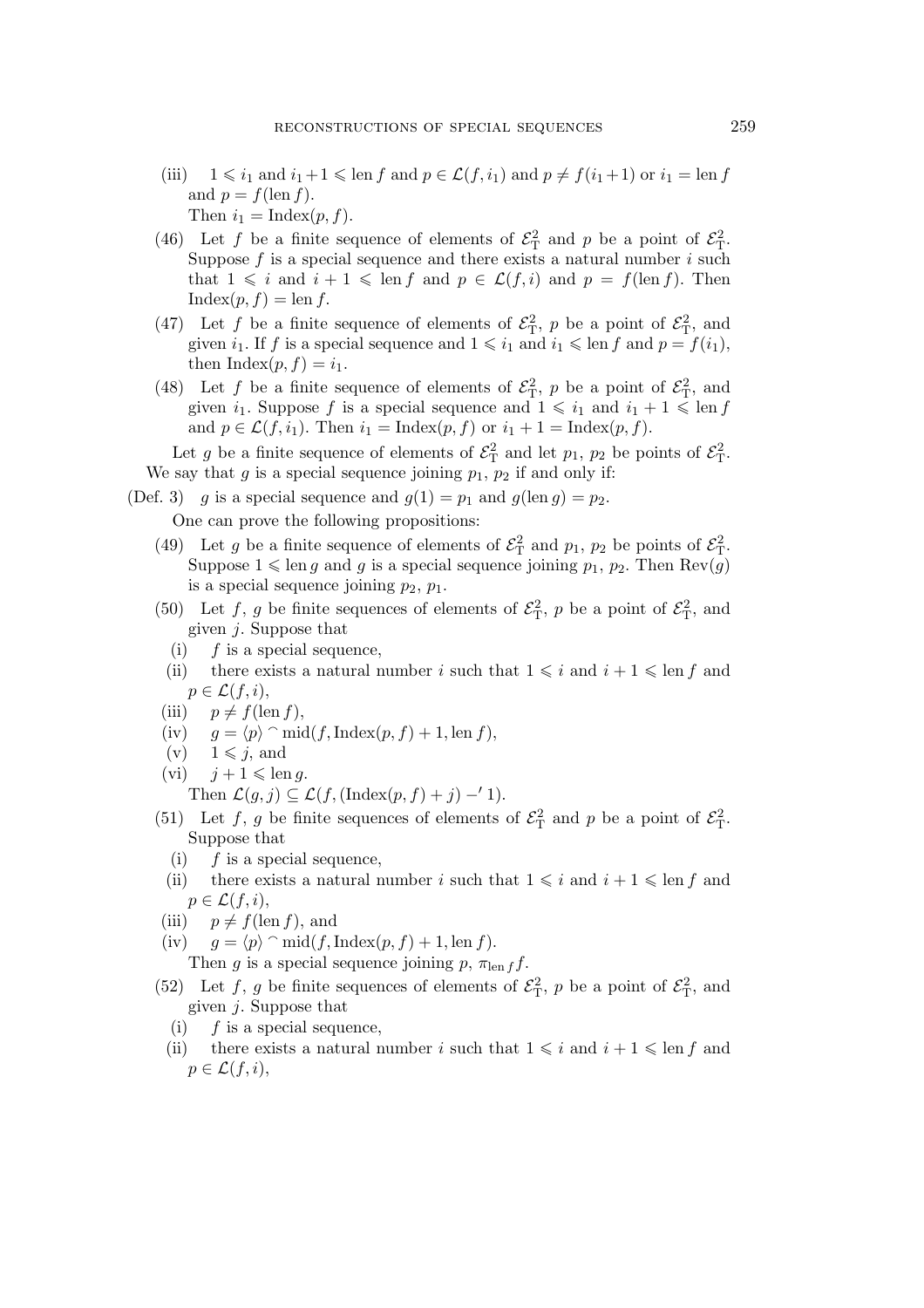- $(iii)$   $1 \leq j$ ,
- $(iv)$   $j + 1 \leqslant \text{len } g,$
- (v) if  $p \neq f(\text{Index}(p, f))$ , then  $q = (\text{mid}(f, 1, \text{Index}(p, f))) \cap (p)$ , and
- (vi) if  $p = f(\text{Index}(p, f))$ , then  $g = \text{mid}(f, 1, \text{Index}(p, f))$ . Then  $\mathcal{L}(g, j) \subseteq \mathcal{L}(f, j)$ .
- (53) Let f, g be finite sequences of elements of  $\mathcal{E}_{\rm T}^2$  and p be a point of  $\mathcal{E}_{\rm T}^2$ . Suppose that
	- (i)  $f$  is a special sequence,
- (ii) there exists a natural number i such that  $1 \leq i$  and  $i + 1 \leq \text{len } f$  and  $p \in \mathcal{L}(f, i),$
- (iii)  $p \neq f(1)$ ,
- (iv) if  $p \neq f(\text{Index}(p, f))$ , then  $g = (\text{mid}(f, 1, \text{Index}(p, f))) \cap \langle p \rangle$ , and
- (v) if  $p = f(\text{Index}(p, f))$ , then  $g = \text{mid}(f, 1, \text{Index}(p, f))$ .

Then g is a special sequence joining  $\pi_1 f$ , p.

4. LEFT AND RIGHT CUTTING FUNCTIONS FOR FINITE SEQUENCES IN  $\mathcal{E}_{\textrm{T}}^2$ 

Let f be a finite sequence of elements of  $\mathcal{E}_{\rm T}^2$  and let p be a point of  $\mathcal{E}_{\rm T}^2$ . The functor  $\downarrow p$ , f yielding a finite sequence of elements of  $\mathcal{E}_{\rm T}^2$  is defined as follows:

(Def. 4)  $\downarrow p, f = \langle p \rangle \cap \text{mid}(f, \text{Index}(p, f) + 1, \text{len } f).$ 

The functor  $\downarrow f, p$  yields a finite sequence of elements of  $\mathcal{E}_{\rm T}^2$  and is defined as follows:

(Def. 5)(i)  $| f, p = (mid(f, 1, Index(p, f))) \cap (p)$  if  $p \neq f(Index(p, f)),$ (ii)  $\downarrow f, p = \text{mid}(f, 1, \text{Index}(p, f)),$  otherwise. Next we state four propositions:

(54) Let f be a finite sequence of elements of  $\mathcal{E}_{\rm T}^2$  and p be a point of  $\mathcal{E}_{\rm T}^2$ .

- Suppose f is a special sequence and  $p \in \widetilde{\mathcal{L}}(f)$  and  $p \neq f(\text{len } f)$ . Then  $($ | $p, f)$ (1) = p and for every i such that 1 < i and i  $\leq$  (len f-Index $(p, f)$ )+ 1 holds  $( | p, f)(i) = f((\text{Index}(p, f) + i) - 1).$
- (55) Let f be a finite sequence of elements of  $\mathcal{E}_{\rm T}^2$  and p be a point of  $\mathcal{E}_{\rm T}^2$ . Suppose f is a special sequence and  $p \in \mathcal{L}(f)$  and  $p \neq f(1)$ . Then  $(\lfloor f, p \rfloor)(\operatorname{len} \lfloor f, p) = p$  and for every i such that  $1 \leq i$  and  $i \leq \operatorname{Index}(p, f)$ holds  $( \nvert f, p)(i) = f(i).$
- (56) Let f be a finite sequence of elements of  $\mathcal{E}_{\rm T}^2$  and p be a point of  $\mathcal{E}_{\rm T}^2$ . If f is a special sequence and  $p \in \widetilde{\mathcal{L}}(f)$  and  $p \neq f(\text{len } f)$ , then len  $|p, f| =$  $(\text{len } f - \text{Index}(p, f)) + 1.$
- (57) Let f be a finite sequence of elements of  $\mathcal{E}_{\rm T}^2$  and p be a point of  $\mathcal{E}_{\rm T}^2$  such that f is a special sequence and  $p \in \mathcal{L}(f)$ . Then
	- (i) if  $p \neq f(\text{Index}(p, f))$ , then len  $| f, p = \text{Index}(p, f) + 1$ , and
- (ii) if  $p = f(\text{Index}(p, f))$ , then len  $| f, p = \text{Index}(p, f)$ .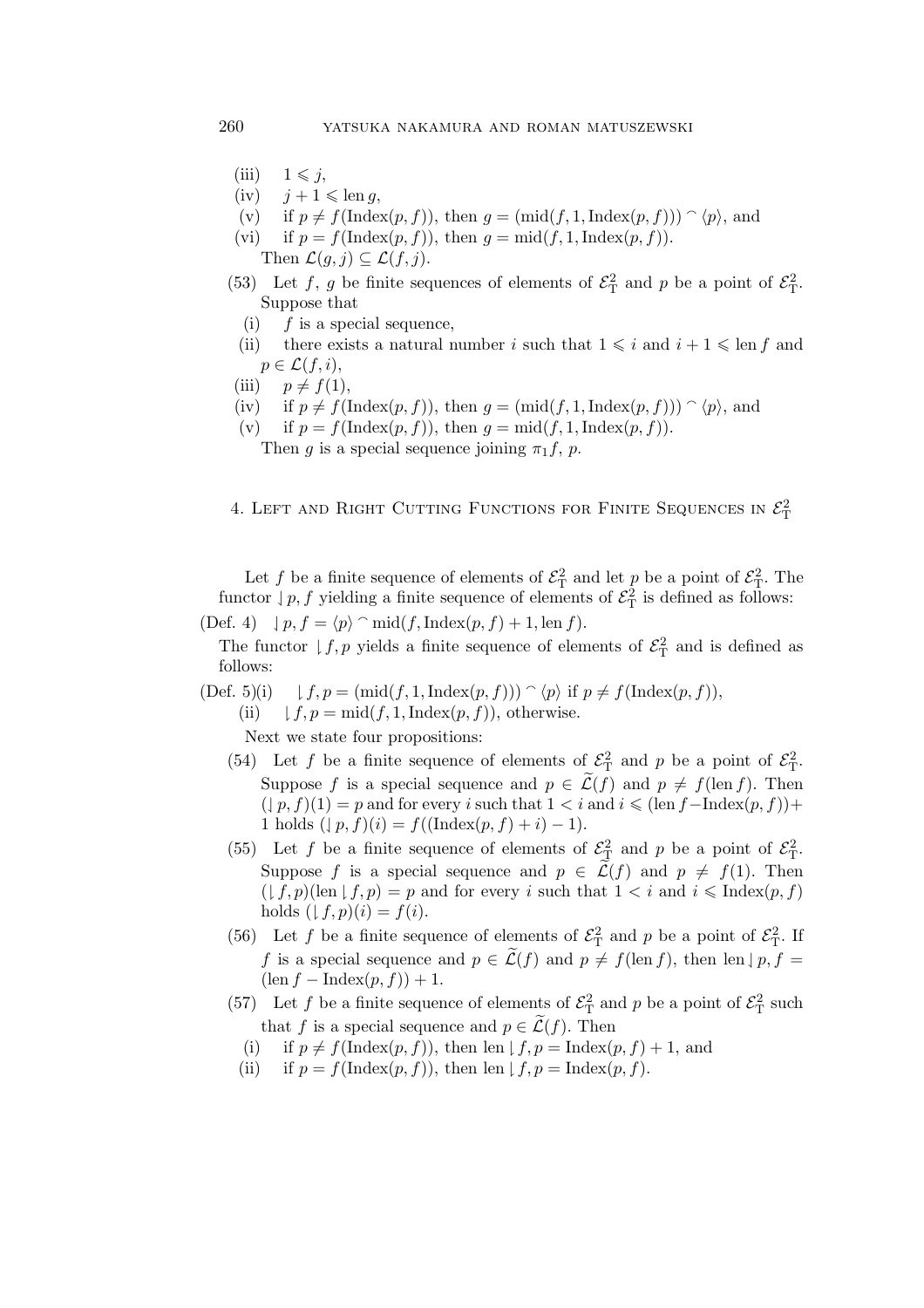Let  $p_1, p_2, q_1, q_2$  be points of  $\mathcal{E}^2$ . The predicate LE $(q_1, q_2, p_1, p_2)$  is defined by the conditions (Def. 6).

- (Def. 6)(i)  $q_1 \in \mathcal{L}(p_1, p_2)$ ,
	- (ii)  $q_2 \in \mathcal{L}(p_1, p_2)$ , and
	- (iii) for all real numbers  $r_1$ ,  $r_2$  such that  $0 \leq r_1$  and  $r_1 \leq 1$  and  $q_1 =$  $(1 - r_1) \cdot p_1 + r_1 \cdot p_2$  and  $0 \le r_2$  and  $r_2 \le 1$  and  $q_2 = (1 - r_2) \cdot p_1 + r_2 \cdot p_2$ holds  $r_1 \leqslant r_2$ .

Let  $p_1, p_2, q_1, q_2$  be points of  $\mathcal{E}^2$ . The predicate  $LT(q_1, q_2, p_1, p_2)$  is defined as follows:

(Def. 7) LE $(q_1, q_2, p_1, p_2)$  and  $q_1 \neq q_2$ .

Next we state several propositions:

- (58) For all points  $p_1$ ,  $p_2$ ,  $q_1$ ,  $q_2$  of  $\mathcal{E}_{\rm T}^2$  such that  $LT(q_1, q_2, p_1, p_2)$  holds  $LE(q_1, q_2, p_1, p_2).$
- (59) For all points  $p_1$ ,  $p_2$ ,  $q_1$ ,  $q_2$  of  $\mathcal{E}_{\rm T}^2$  such that  $\text{LE}(q_1, q_2, p_1, p_2)$  and  $LE(q_2, q_1, p_1, p_2)$  holds  $q_1 = q_2$ .
- (60) For all points  $p_1$ ,  $p_2$ ,  $q_1$ ,  $q_2$  of  $\mathcal{E}^2$  such that  $q_1 \in \mathcal{L}(p_1, p_2)$  and  $q_2 \in \mathcal{L}(p_1, p_2)$  and  $p_1 \neq p_2$  holds  $LE(q_1, q_2, p_1, p_2)$  or  $LT(q_2, q_1, p_1, p_2)$  but  $LE(q_1, q_2, p_1, p_2)$  but  $LT(q_2, q_1, p_1, p_2)$ .
- (61) Let f be a finite sequence of elements of  $\mathcal{E}_{\rm T}^2$  and p, q, p<sub>1</sub>, p<sub>2</sub> be points of  $\mathcal{E}_{\rm T}^2$ . If f is a special sequence and  $p \in \widetilde{\mathcal{L}}(f)$  and  $q \in \widetilde{\mathcal{L}}(f)$  and Index(p, f) < Index(q, f), then  $q \in \widetilde{\mathcal{L}}(\mid p, f)$ .
- (62) For all points p, q, p<sub>1</sub>, p<sub>2</sub> of  $\mathcal{E}_{\rm T}^2$  such that  $\text{LE}(p, q, p_1, p_2)$  holds  $q \in \mathcal{L}(p, p_2)$ and  $p \in \mathcal{L}(p_1, q)$ .
- (63) Let f be a finite sequence of elements of  $\mathcal{E}_{\rm T}^2$  and p, q, p<sub>1</sub>, p<sub>2</sub> be points of  $\mathcal{E}_{\rm T}^2$ . Suppose f is a special sequence and  $p \in \widetilde{\mathcal{L}}(f)$  and  $q \in \widetilde{\mathcal{L}}(f)$  and  $p \neq$ q and  $\text{Index}(p, f) = \text{Index}(q, f)$  and  $\text{LE}(p, q, \pi_{\text{Index}(p, f)}, f, \pi_{\text{Index}(p, f)+1}f).$ Then  $q \in \widetilde{\mathcal{L}}(\mid p, f)$ .

## 5. Cutting Both Sides of a Finite Sequence and a Discussion of SPECIALITY OF SEQUENCES IN  $\mathcal{E}_{\textrm{T}}^2$

Let f be a finite sequence of elements of  $\mathcal{E}_{\rm T}^2$  and let p, q be points of  $\mathcal{E}_{\rm T}^2$ . The functor  $\lfloor p, f, q \rfloor$  yielding a finite sequence of elements of  $\mathcal{E}_{\rm T}^2$  is defined by:

- (Def. 8)(i)  $\downarrow \downarrow p, f, q = \downarrow \downarrow p, f, q \text{ if } p \in \widetilde{\mathcal{L}}(f) \text{ and } q \in \widetilde{\mathcal{L}}(f)$ and  $\text{Index}(p, f)$  <  $\text{Index}(q, f)$  or  $\text{Index}(p, f)$  =  $\text{Index}(q, f)$  and  $\text{LE}(p, q, \pi_{\text{Index}(p, f)}f, \pi_{\text{Index}(p, f)+1}f),$ 
	- (ii)  $| \downarrow p, f, q = \text{Rev}( \downarrow | q, f, p), \text{ otherwise.}$
	- The following propositions are true:
	- (64) Let f be a finite sequence of elements of  $\mathcal{E}_{\rm T}^2$  and p be a point of  $\mathcal{E}_{\rm T}^2$ . Suppose f is a special sequence and  $p \in \widetilde{\mathcal{L}}(f)$  and  $p \neq f(\text{len } f)$ . Then  $\downarrow p, f$  is a special sequence joining p,  $\pi_{\text{len }f} f$ .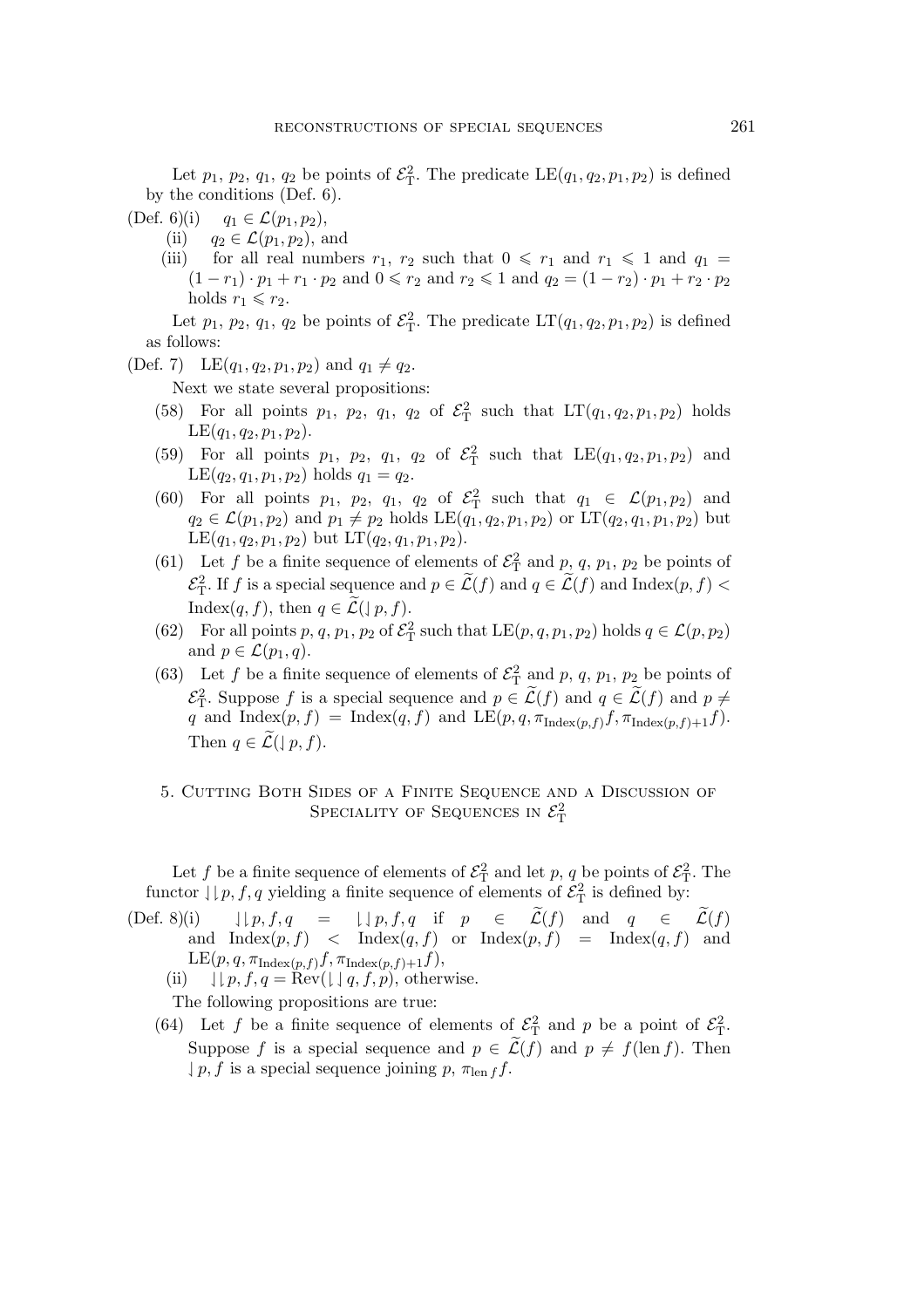- (65) Let f be a finite sequence of elements of  $\mathcal{E}_{\rm T}^2$  and p be a point of  $\mathcal{E}_{\rm T}^2$ . Suppose f is a special sequence and  $p \in \widetilde{\mathcal{L}}(f)$  and  $p \neq f(\text{len } f)$ . Then  $\downarrow$  p, f is a special sequence.
- (66) Let f be a finite sequence of elements of  $\mathcal{E}_{\rm T}^2$  and p be a point of  $\mathcal{E}_{\rm T}^2$ . Suppose f is a special sequence and  $p \in \widetilde{\mathcal{L}}(f)$  and  $p \neq f(1)$ . Then  $| f, p$  is a special sequence joining  $\pi_1 f$ , p.
- (67) Let f be a finite sequence of elements of  $\mathcal{E}_{\rm T}^2$  and p be a point of  $\mathcal{E}_{\rm T}^2$ . Suppose f is a special sequence and  $p \in \widetilde{\mathcal{L}}(f)$  and  $p \neq f(1)$ . Then  $| f, p$  is a special sequence.
- (68) Let f be a finite sequence of elements of  $\mathcal{E}_{\rm T}^2$  and p, q be points of  $\mathcal{E}_{\rm T}^2$ . Suppose f is a special sequence and  $p \in \mathcal{L}(f)$  and  $q \in \mathcal{L}(f)$  and  $p \neq q$ . Then  $\downarrow$  p, f, q is a special sequence joining p, q.
- (69) Let f be a finite sequence of elements of  $\mathcal{E}_{\rm T}^2$  and p, q be points of  $\mathcal{E}_{\rm T}^2$ . Suppose f is a special sequence and  $p \in \widetilde{\mathcal{L}}(f)$  and  $q \in \widetilde{\mathcal{L}}(f)$  and  $p \neq q$ . Then  $\downarrow$  p, f, q is a special sequence.
- (70) Let f, g be finite sequences of elements of  $\mathcal{E}_T^2$ . Suppose  $f(\text{len } f) = g(1)$ and f is a special sequence and g is a special sequence and  $\mathcal{L}(f) \cap \mathcal{L}(g) =$  ${g(1)}$ . Then  $f \cap \text{mid}(g, 2, \text{len } g)$  is a special sequence.
- (71) Let f, g be finite sequences of elements of  $\mathcal{E}_T^2$ . Suppose  $f(\text{len } f) = g(1)$ and f is a special sequence and g is a special sequence and  $\mathcal{L}(f) \cap \mathcal{L}(g) =$  ${g(1)}$ . Then  $f \cap \text{mid}(g, 2, \text{len } g)$  is a special sequence joining  $\pi_1 f$ ,  $\pi_{\text{len } g} g$ .
- (72) For every finite sequence f of elements of  $\mathcal{E}_{\rm T}^2$  and for every natural number *n* holds  $\mathcal{L}(f_{\mid n}) \subseteq \mathcal{L}(f)$ .
- (73) Let f be a finite sequence of elements of  $\mathcal{E}_{\rm T}^2$  and p be a point of  $\mathcal{E}_{\rm T}^2$ . If  $p \in \widetilde{\mathcal{L}}(f)$  and  $p \neq f(\text{len } f)$  and f is a special sequence, then  $\widetilde{\mathcal{L}}(\mid p, f) \subseteq$  $\mathcal{L}(f)$ .
- (74) Let f, g be finite sequences of elements of  $\mathcal{E}_{\rm T}^2$  and p be a point of  $\mathcal{E}_{\rm T}^2$ . Suppose  $f(\text{len } f) = g(1)$  and  $p \in \widetilde{\mathcal{L}}(f)$  and f is a special sequence and g is a special sequence and  $\mathcal{L}(f) \cap \mathcal{L}(g) = \{g(1)\}\$ and  $p \neq f(\text{len } f)$ . Then  $( | p, f) \cap \text{mid}(g, 2, \text{len } g)$  is a special sequence joining p,  $\pi_{\text{len } g}g$ .
- (75) Let f, g be finite sequences of elements of  $\mathcal{E}_{\rm T}^2$  and p be a point of  $\mathcal{E}_{\rm T}^2$ . Suppose  $f(\text{len } f) = g(1)$  and  $p \in \widetilde{\mathcal{L}}(f)$  and f is a special sequence and g is a special sequence and  $\mathcal{L}(f) \cap \mathcal{L}(q) = \{q(1)\}\$ and  $p \neq f(\text{len } f)$ . Then  $( | p, f) \cap \text{mid}(g, 2, \text{len } g)$  is a special sequence.
- (76) Let f, g be finite sequences of elements of  $\mathcal{E}_T^2$ . Suppose  $f(\text{len } f) = g(1)$ and f is a special sequence and g is a special sequence and  $\mathcal{L}(f) \cap \mathcal{L}(q) =$  ${g(1)}$ . Then  $(\text{mid}(f, 1, \text{len } f -' 1)) \cap g$  is a special sequence.
- (77) Let f, g be finite sequences of elements of  $\mathcal{E}_T^2$ . Suppose  $f(\text{len } f) = g(1)$ and f is a special sequence and g is a special sequence and  $\widetilde{\mathcal{L}}(f) \cap \widetilde{\mathcal{L}}(q) =$  ${g(1)}$ . Then (mid(f, 1, len f −′ 1))  $\cap$  g is a special sequence joining  $\pi_1 f$ ,  $\pi_{\text{len }g}g.$